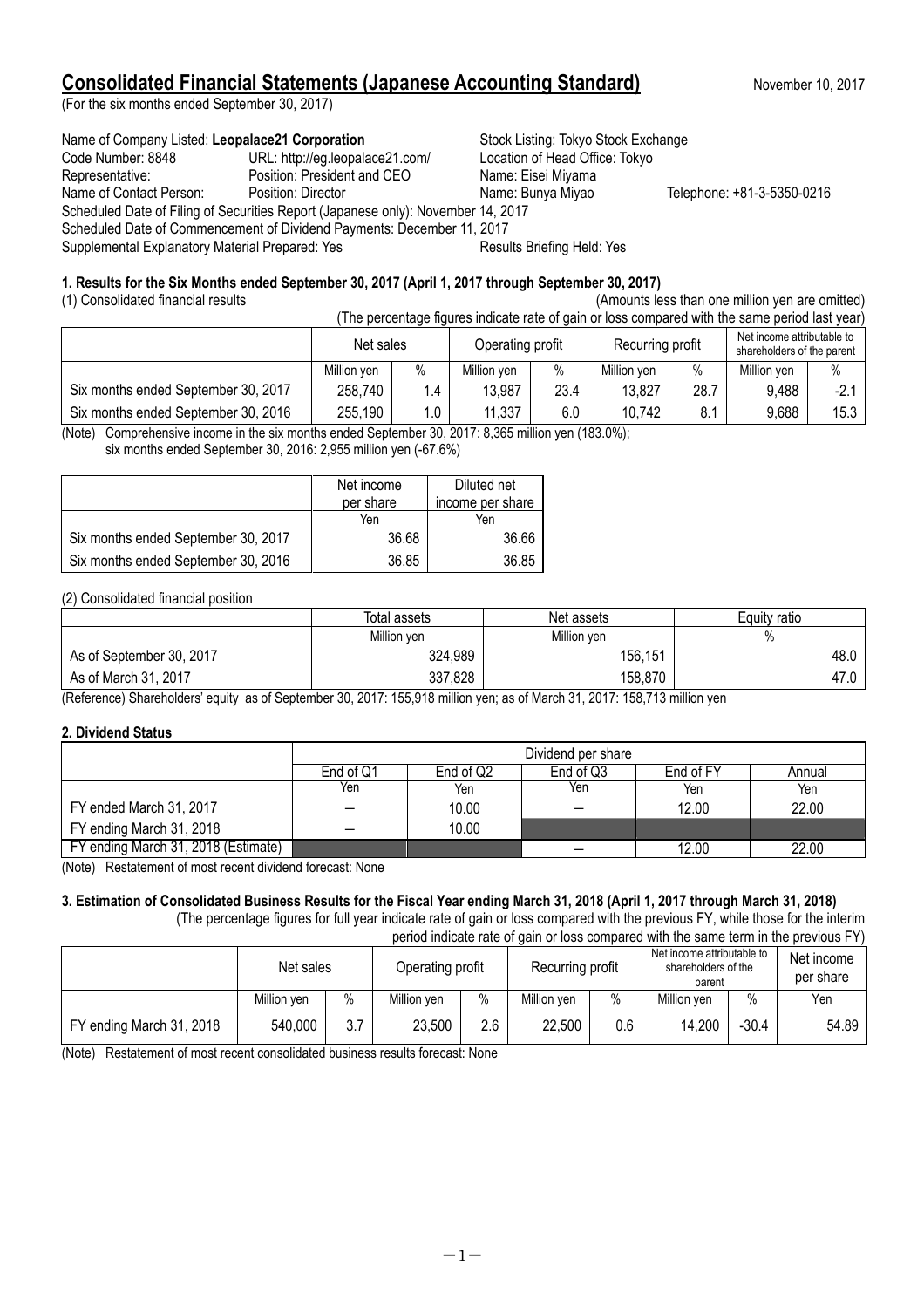## **4. Other**

- (1) Changes in major subsidiaries during the subject period (change in specific subsidiaries resulting in a change in the scope of consolidation): None
- (2) Use of accounting procedures specific to the preparation of quarterly financial statements: Yes (Note) Refer to P.11 Application of Accounting Methods Specific to the Preparation of Quarterly Consolidated Financial Statements" for details.
- (3) Changes in accounting principles, procedures or reporting methods used in preparation of financial statements
	- (i) Changes in accounting policies accompanying revision of accounting standards, etc.: None
		- (ii) Changes in accounting policies other than (i) above: None
		- (iii) Changes in accounting estimates: None
		- (iv) Restatements: None
- (3) Total number of outstanding shares (common stock)
	- (i) Total number of outstanding shares at term end (including treasury stock)
	- As of September 30, 2017: 263,443,915 shares, As of March 31, 2017: 267,443,915 shares (ii) Total treasury stock at term end
	- As of September 30, 2017: 11,331,580 shares, As of March 31, 2017: 4,569,920 shares
	- (iii) Average number of outstanding shares during the period As of September 30, 2017: 258,694,691 shares, As of September 30, 2016: 262,874,348 shares

\*Indication regarding the status of auditing:

These financial statements are not subject to auditing under the Financial Instruments and Exchange Act. The review of these financial statements in accordance with the Financial Instruments and Exchange Act are not completed at the time of disclosure.

\*Explanation on the proper use of the business forecasts, and other special notices:

(Note on the business forecasts and other forward-looking statements)

The business forecasts and other forward-looking statements contained in this report are based on information currently available to the Company and on certain assumptions that Leopalace21 has judged to be reasonable. Readers should be aware that a variety of factors might cause actual results to differ significantly from these forecasts.

For assumptions of business forecasts and notes on the proper use of these forecasts, please refer to P.5 "1. Business Results (3) Explanation Concerning Business Forecasts and Other Forward-looking Statements."

(Method for the acquisition of supplemental explanatory material)

Supplemental Explanatory Material on quarterly financial statements is scheduled to be posted on the Company's web site on November 10, 2017.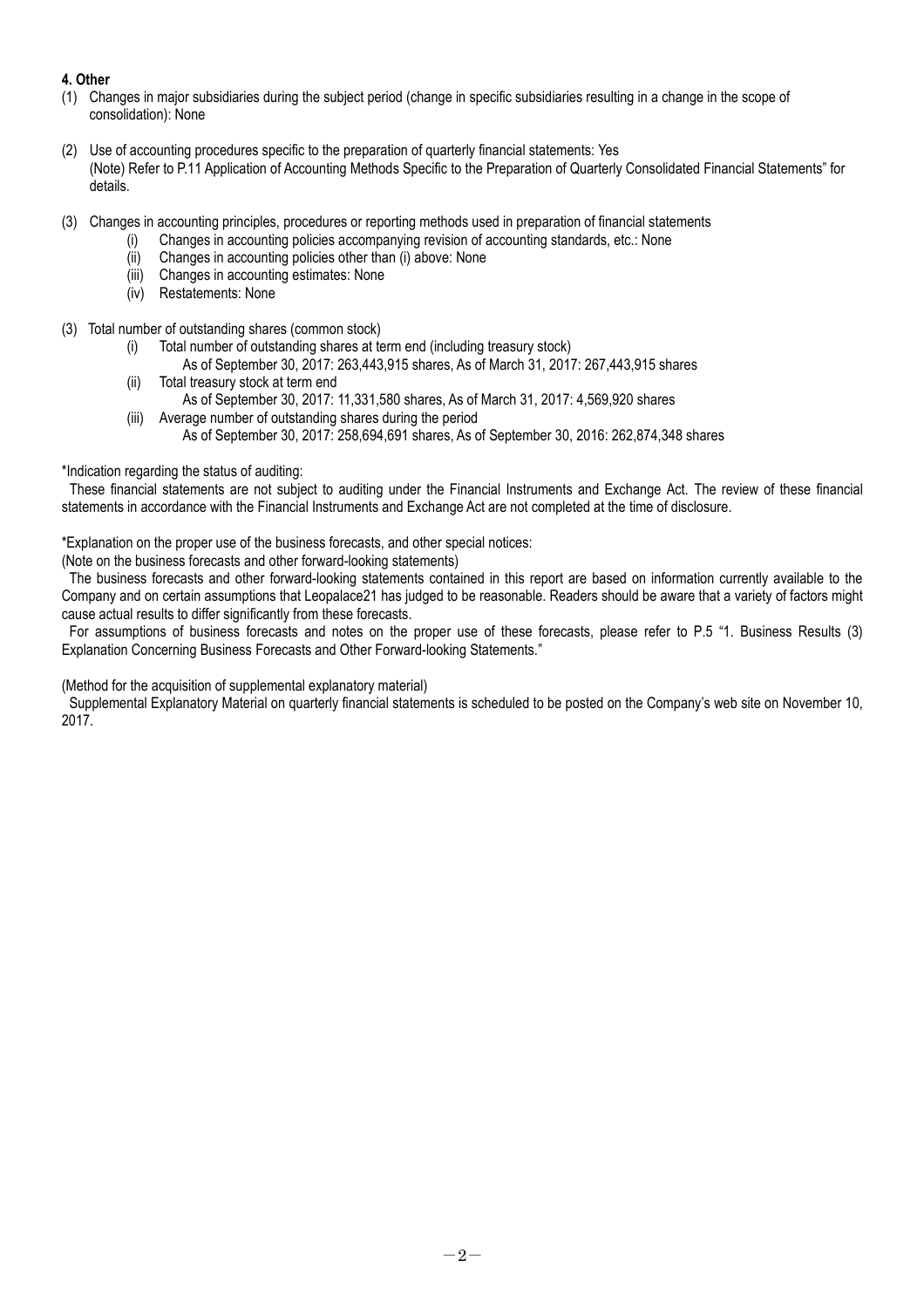# Table of Contents

| (Application of Accounting Methods Specific to the Preparation of Quarterly Consolidated Financial Statements)  11 |  |
|--------------------------------------------------------------------------------------------------------------------|--|
|                                                                                                                    |  |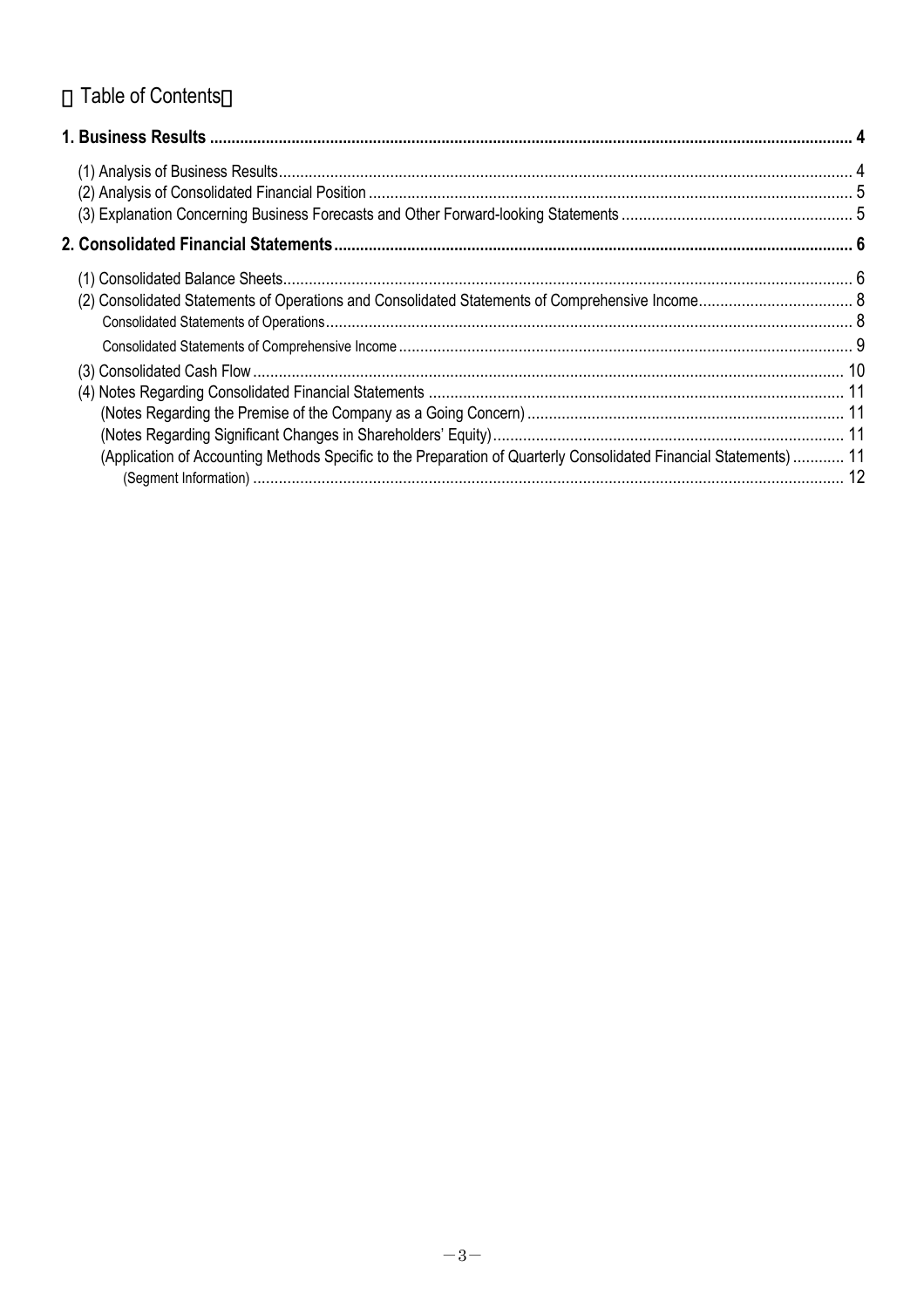### **1. Business Results (1) Analysis of Business Results**

|                                     | Net sales | Operating profit | Recurring profit | Net income attributable to<br>shareholders of the parent |
|-------------------------------------|-----------|------------------|------------------|----------------------------------------------------------|
| Six months ended September 30, 2017 | 258,740   | 13,987           | 13,827           | 9,488                                                    |
| Six months ended September 30, 2016 | 255,190   | 11.337           | 10,742           | 9,688                                                    |
| <b>Difference</b>                   | 3,549     | 2,649            | 3,085            | (199)                                                    |

 $(Million$  yon)

During the subject six months, the domestic economy showed gradual progression supported by improvements in employment and income, as well as corporate profits.

Although apartment construction remains a popular strategy to reduce inheritance tax, new housing starts of leased units has decreased year-on-year for four consecutive months since June, decreasing 1.7% year-on-year during the subject six months. As the number of vacant houses continues to increase and recovery in nationwide demand becomes difficult, achieving stable occupancy rates requires constructing apartments in areas with high demand, in addition to providing high-quality products and services that meet tenants' needs.

Under these conditions, the Leopalace21 Group (the "Group") announced the Medium-term Management Plan "Creative Evolution 2020", aiming to create corporate and new social value with the basic policy of "Supporting continuous growth of core businesses in ways that further increase corporate value while constructing a base for growth areas".

As a result, consolidated net sales for the subject six months came to 258,740 million yen (up 1.4% year-on-year). Operating profit was 13,987 million yen (up 23.4% year-on-year), recurring profit was 13,827 million yen (up 28.7% year-on-year), and net income attributable to shareholders of the parent was 9,488 million yen (down 2.1% year-on-year).

Results by reportable segment are as follows.

Effective as of the first quarter, the methods of reportable segment categorization was changed. The figures in the table below are presented for comparison with the same period of a year ago, after they are reclassified according to the revised methods of reportable segment categorization and common expense allocation.

| Actual figures by segment)<br>(IVIIIIION YEN) |                                              |                                              |            |                                              |                                              |            |  |
|-----------------------------------------------|----------------------------------------------|----------------------------------------------|------------|----------------------------------------------|----------------------------------------------|------------|--|
|                                               | Net sales                                    |                                              |            | Operating profit                             |                                              |            |  |
|                                               | Six months<br>ended<br>September<br>30, 2016 | Six months<br>ended<br>September<br>30, 2017 | Difference | Six months<br>ended<br>September<br>30, 2016 | Six months<br>ended<br>September<br>30, 2017 | Difference |  |
| Leasing Business                              | 210,159                                      | 217,439                                      | 7,280      | 12,512                                       | 16,058                                       | 3,546      |  |
| <b>Development Business</b>                   | 35,061                                       | 32,024                                       | (3,036)    | 1,479                                        | 974                                          | (504)      |  |
| <b>Elderly Care Business</b>                  | 5,649                                        | 6,293                                        | 644        | (854)                                        | (745)                                        | 108        |  |
| Hotels, Resort, & Other Business              | 4,320                                        | 2,982                                        | (1, 338)   | 66                                           | (168)                                        | (235)      |  |
| Adjustments                                   |                                              |                                              |            | (1, 865)                                     | (2, 130)                                     | (265)      |  |
| Total                                         | 255,190                                      | 258,740                                      | 3,549      | 11,337                                       | 13,987                                       | 2,649      |  |

 $\Delta$  (Actual figures by segment) (Million yen)

#### (i) Leasing Business

In the Leasing Business, to establish stable occupancy, the Group providing wealth of value-added life to their tenants such as "my DIY" (formerly known as "Room Customize") which enable tenants to arrange their rooms, providing an internet services "LEONET" website for tenants, and security system installations in alliance with large security companies, as well as further strengthening sales for corporate customers and increase foreign tenants by refining customer support. In addition, the Group develops and manages service apartments and service offices in ASEAN countries.

The occupancy rate at the end of the second quarter was 90.21% (up 1.90 points from the end of the same quarter last year) and the average occupancy rate for the period was 90.20% (up 1.84 points year-on-year).

The number of units under management at the end of the second quarter was 570 thousand (increasing 2 thousand from the end of the previous fiscal year), the number of direct offices was 189 (no change), and the number of franchise offices was 117 (decreasing 2 from the end of the previous fiscal year).

As a result, net sales amounted to 217,439 million yen (up 3.5% year-on-year), and operating profit was 16,058 million yen (up 28.3% year-on-year).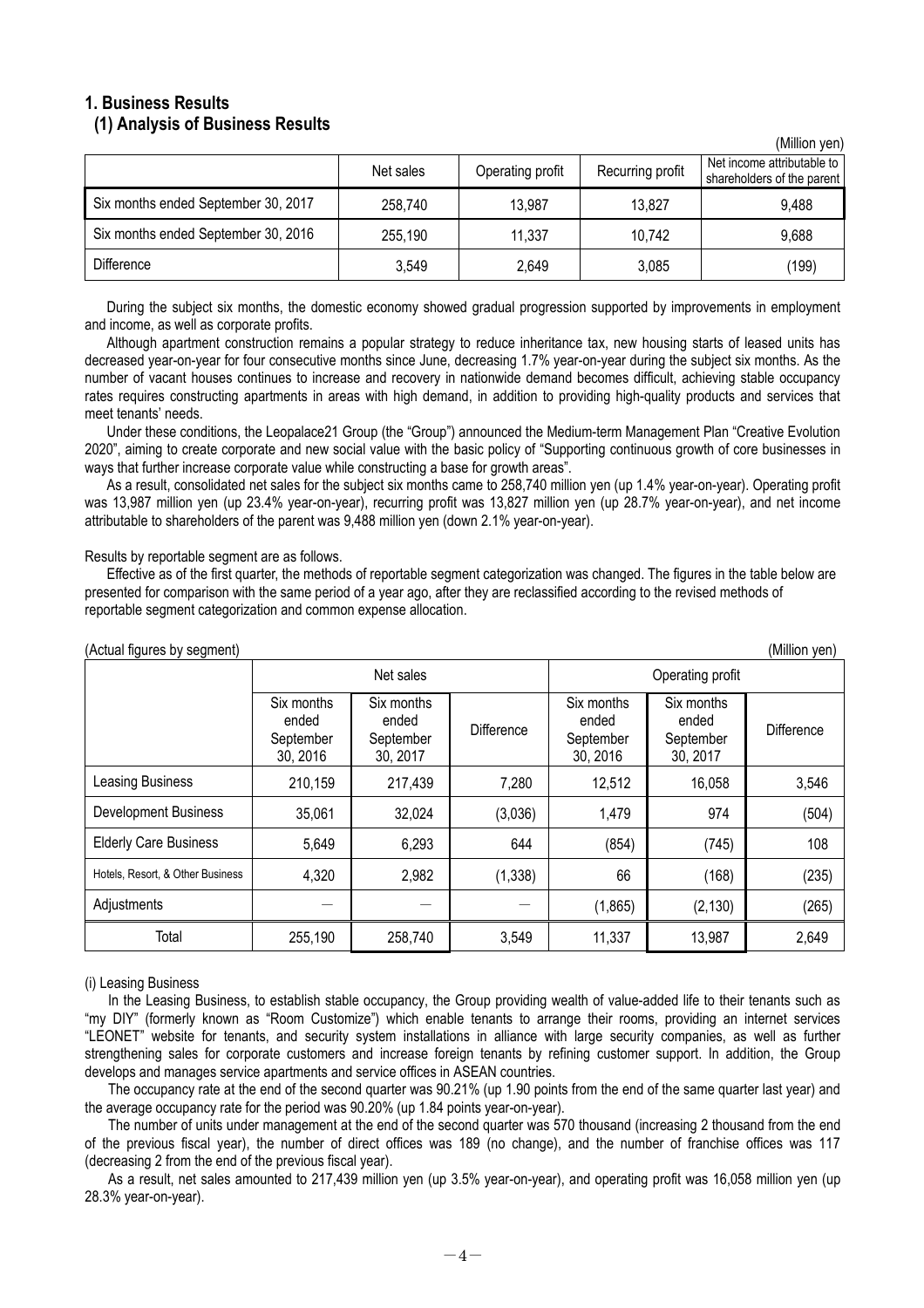#### (ii) Development Business

In the Development Business, the Group focused on supplying apartments in the three metropolitan areas where solid leasing demand is anticipated supported by an increase in population, as well as providing high quality and forefront strategic products. In addition, the Group implemented a new brand attempting to strengthen product competitiveness, expanded construction variations based on "ideal land use", and has begun reconsidering suppliers and product prices to improve profitability.

Also, subsidiary Life Living Co., Ltd. provides development business of condominiums and apartments and subsidiary Morizou Co., Ltd., provides luxury custom-built homes made with Kiso-hinoki.

Orders received during the subject six months amounted to 37,886 million yen (down 14.5% year-on-year) and orders received outstanding stood at 68,042 million yen (down 6.0% from the end of the same quarter last year).

As a result, net sales came to 32,024 million yen (down 8.7% year-on-year), and operating profit was 974 million yen (down 34.1% year-on-year).

#### (iii) Elderly Care Business

Net sales were 6,293 million yen (up 11.4% year-on-year) and operating loss was 745 million yen (improvement of 108 million yen year-on-year).

#### (iv) Hotels, Resort, & Other Business

Net sales of the resort facilities in Guam, hotels in Japan, and other businesses including the finance business were 2,982 million yen (down 31.0% year-on-year) and operating loss was 168 million yen (compared to a profit of 66 million yen last year).

### **(2) Analysis of Consolidated Financial Position**

(i) Position of Assets, Liabilities, and Net Assets

|                          | Assets    | Liabilities | Net assets |
|--------------------------|-----------|-------------|------------|
| As of September 30, 2017 | 324,989   | 168,837     | 156,151    |
| As of March 31, 2017     | 337,828   | 178,958     | 158,870    |
| Difference               | (12, 839) | (10, 121)   | (2,718)    |

(Million yen)

Total assets at the end of the second quarter decreased 12,839 million yen from the end of the previous fiscal year to 324,989 million yen. This was mainly attributable to a decrease of 8,547 million yen in cash and cash equivalents, 2,416 million yen in buildings and structures (net), and 10,369 million yen in land, despite an increase of 2,617 million yen in real estate for sale, 3,732 million yen in deferred tax assets, 2,529 million yen in leased assets (net), and 2,084 million yen in construction in progress.

Total liabilities decreased 10,121 million yen from the end of the previous fiscal year to 168,837 million yen. This primarily reflected a decrease of 4,543 million yen in long and short term advances received, 3,763 million yen in accounts payable for completed projects, and 2,581 million yen in borrowings and bonds, despite an increase of 2,808 million yen in lease obligations.

Net assets decreased 2,718 million yen from the end of the previous fiscal year to 156,151 million yen, chiefly due to a recording of 9,488 million yen in net income attributable to shareholders of the parent, a payment of dividends of 3,154 million yen, share repurchases of 8,000 million yen, and a decrease of 1,786 million yen in foreign currency translation adjustments. The ratio of shareholders' equity to assets rose 1.0 points from the end of the previous fiscal year to 48.0%.

#### (ii) Position of Cash Flows

Cash flow from operating activities was a net inflow of 8,003 million yen (an increase of 3,839 million yen in net inflow from the same period of the previous fiscal year). This was mainly due to 6,319 million yen of income before taxes and minority interests, 5,551 million yen of depreciation, and 7,417 million yen in impairment loss, despite an increase of 3,547 million yen in real estate for sale, a decrease of 4,795 million yen in accounts payable, and a decrease of 4,542 million yen in advances received.

Cash flow from investing activities was a net inflow of 186 million yen (compared to a net outflow of 3,397 million yen from the same period of the previous fiscal year). This was primarily due to proceeds from sale of property, plant and equipment of 4,616 million yen, despite payment for purchase of property, plant and equipment of 3,273 million yen.

Cash flow from financing activities was a net outflow of 16,037 million yen (an increase of 8,935 million yen in net outflow from the same period of the previous fiscal year). This was chiefly due to a debt repayment of 4,879 million yen (after deduction of proceeds from debt), share repurchases of 8,000 million yen, and dividend payments of 3,154 million yen.

As a result, cash and cash equivalents at the end of the subject period under review stood at 83,668 million yen, an increase of 4,017 million yen from the end of the same period of the previous fiscal year

(3) Explanation Concerning Business Forecasts and Other Forward-looking Statements

Business forecasts announced in the consolidated financial statements published on May 15, 2017 remain unchanged.

Please note that business forecasts and other forward-looking statements contained in this report are based on information currently available to the Group as of the publication of this statement, and actual results may differ due to a variety of factors.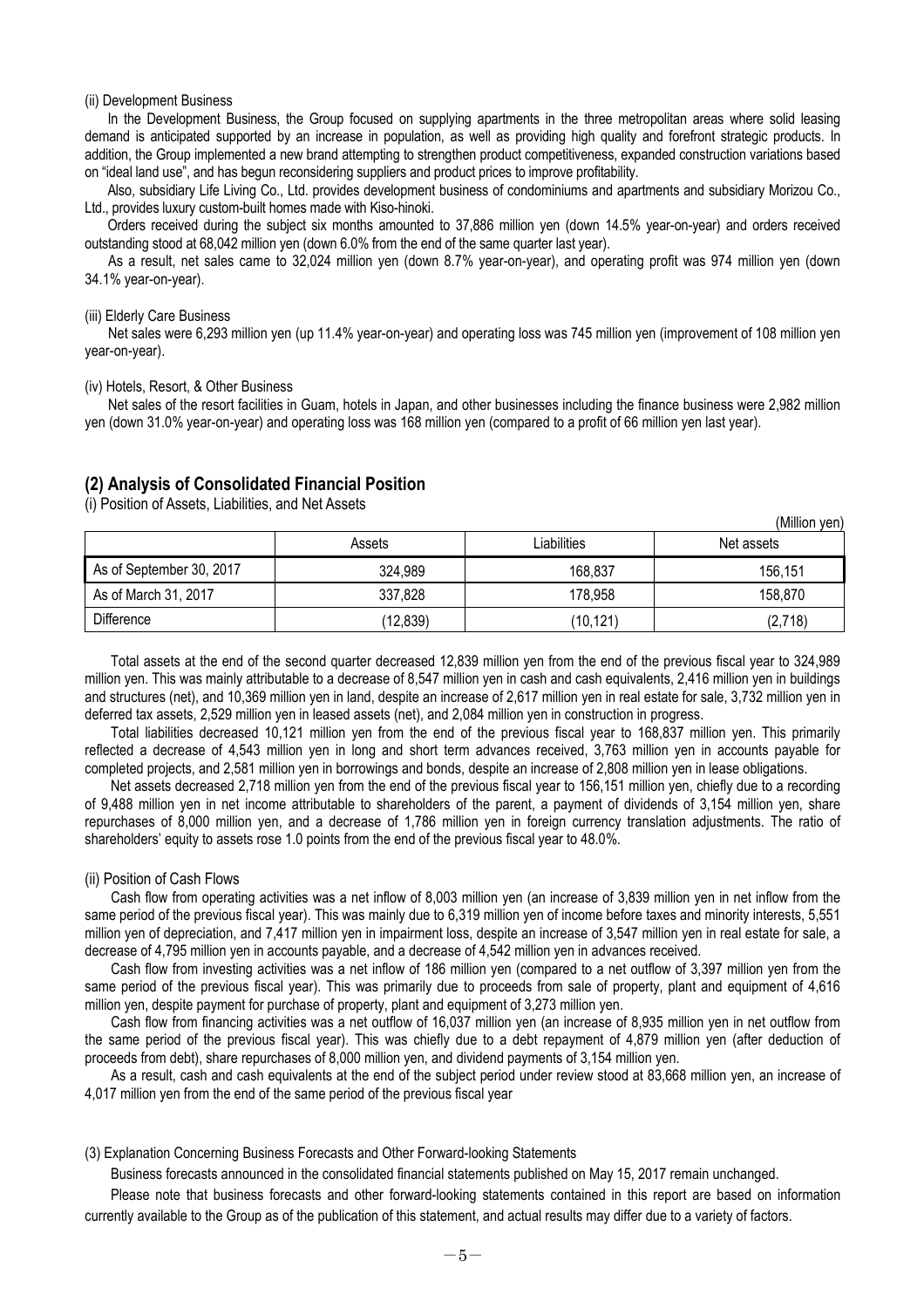## **2. Consolidated Financial Statements**

## **(1) Consolidated Balance Sheets**

| (Million yen)                              |                    |                |  |
|--------------------------------------------|--------------------|----------------|--|
|                                            | September 30, 2017 | March 31, 2017 |  |
| <assets></assets>                          |                    |                |  |
| <b>Current assets</b>                      |                    |                |  |
| Cash and cash equivalents                  | 95,885             | 104,432        |  |
| Trade receivables                          | 5,746              | 6,547          |  |
| Accounts receivable for completed projects | 1,913              | 2,355          |  |
| Operating loans                            | 496                | 675            |  |
| Real estate for sale                       | 3,039              | 421            |  |
| Real estate for sale in progress           | 2,779              | 1,849          |  |
| Payment for construction in progress       | 399                | 518            |  |
| Prepaid expenses                           | 3,136              | 2,827          |  |
| Deferred tax assets                        | 12,424             | 8,636          |  |
| <b>Others</b>                              | 4,767              | 5,707          |  |
| Allowance for doubtful accounts            | (163)              | (186)          |  |
| <b>Total current assets</b>                | 130,426            | 133,786        |  |
| <b>Non-current assets</b>                  |                    |                |  |
| Property, plant, and equipment             |                    |                |  |
| Buildings and structures (net)             | 39,411             | 41,827         |  |
| Machinery, equipment, and vehicles (net)   | 13,324             | 14,206         |  |
| Land                                       | 70,019             | 80,388         |  |
| Leased assets (net)                        | 16,181             | 13,652         |  |
| Construction in progress                   | 5,996              | 3,911          |  |
| Others (net)                               | 1,357              | 1,281          |  |
| Total property, plant, and equipment       | 146,291            | 155,267        |  |
| Intangible fixed assets                    |                    |                |  |
| Goodwill                                   | 2,923              | 3,181          |  |
| Others                                     | 7,679              | 8,461          |  |
| <b>Total intangible fixed assets</b>       | 10,602             | 11,642         |  |
| Investments and other assets               |                    |                |  |
| Investment securities                      | 13,003             | 12,453         |  |
| Bad debts                                  | 1,267              | 1,246          |  |
| Long-term prepaid expenses                 | 3,872              | 3,820          |  |
| Deferred tax assets                        | 17,430             | 17,486         |  |
| Others                                     | 3,710              | 3,645          |  |
| Allowance for doubtful accounts            | (2, 113)           | (2,073)        |  |
| Total investments and other assets         | 37,171             | 36,579         |  |
| <b>Total non-current assets</b>            | 194,066            | 203,489        |  |
| <b>Deferred assets</b>                     | 496                | 552            |  |
| <b>Total assets</b>                        | 324,989            | 337,828        |  |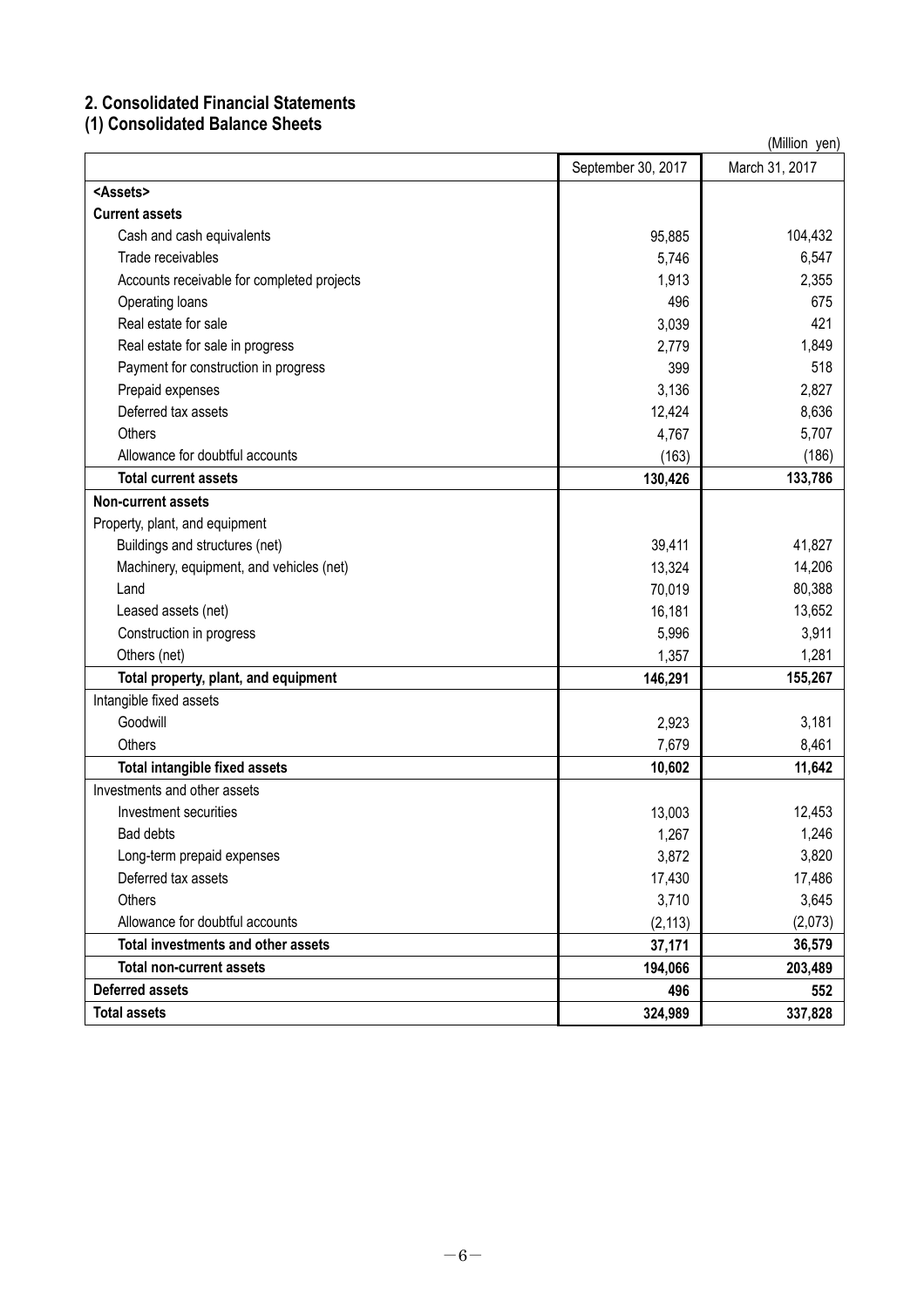| (Million yen)                                          |                    |                |  |
|--------------------------------------------------------|--------------------|----------------|--|
|                                                        | September 30, 2017 | March 31, 2017 |  |
| <liabilities></liabilities>                            |                    |                |  |
| <b>Current liabilities</b>                             |                    |                |  |
| Accounts payable                                       | 3,446              | 2,826          |  |
| Accounts payable for completed projects                | 8,423              | 12,186         |  |
| Short-term borrowings                                  | 1,277              | 1,263          |  |
| Bonds due within one year                              | 3,966              | 3,966          |  |
| Lease obligations                                      | 5,687              | 4,647          |  |
| Accounts payable-other                                 | 15,867             | 19,066         |  |
| Accrued income taxes                                   | 879                | 2,544          |  |
| Advances received                                      | 37,117             | 40,003         |  |
| Customer advances for projects in progress             | 5,390              | 5,381          |  |
| Reserve of allowance for employees' bonuses            | 3,006              |                |  |
| Reserve for warranty obligations on completed projects | 390                | 412            |  |
| Reserve for fulfillment of guarantees                  | 1,056              | 1,082          |  |
| <b>Others</b>                                          | 3,676              | 4,144          |  |
| <b>Total current liabilities</b>                       | 90,185             | 97,524         |  |
| <b>Non-current liabilities</b>                         |                    |                |  |
| <b>Bonds</b>                                           | 14,052             | 16,035         |  |
| Long-term debt                                         | 12,655             | 13,267         |  |
| Lease obligations                                      | 12,507             | 10,739         |  |
| Long-term advances received                            | 14,957             | 16,614         |  |
| Lease/guarantee deposits received                      | 7,029              | 7,152          |  |
| Deferred tax liabilities                               | 148                | 148            |  |
| Reserve for directors' compensation                    | 11                 |                |  |
| Reserve for apartment vacancy loss                     | 2,588              | 3,183          |  |
| Liability for retirement benefit                       | 11,781             | 11,295         |  |
| Others                                                 | 2,919              | 2,997          |  |
| <b>Total non-current liabilities</b>                   | 78,651             | 81,433         |  |
| <b>Total liabilities</b>                               | 168,837            | 178,958        |  |
| <net assets=""></net>                                  |                    |                |  |
| Shareholders' equity                                   |                    |                |  |
| Common stock                                           | 75,282             | 75,282         |  |
| Capital surplus                                        | 45,235             | 45,235         |  |
| Retained earnings                                      | 43,187             | 39,923         |  |
| Treasury stock                                         | (8, 592)           | (3,660)        |  |
| Total shareholders' equity                             | 155,113            | 156,779        |  |
| Accumulated other comprehensive income                 |                    |                |  |
| Net unrealized gains on "other securities"             | 938                | 574            |  |
| Foreign currency translation adjustments               | 241                | 2,027          |  |
| Remeasurements of defined benefit plans                | (374)              | (668)          |  |
| Total accumulated other comprehensive income           | 805                | 1,933          |  |
| Share subscription rights                              | 210                | 136            |  |
| <b>Non-controlling interests</b>                       | 22                 | 20             |  |
| <b>Total net assets</b>                                | 156,151            | 158,870        |  |
| <b>Total liabilities and net assets</b>                | 324,989            | 337,828        |  |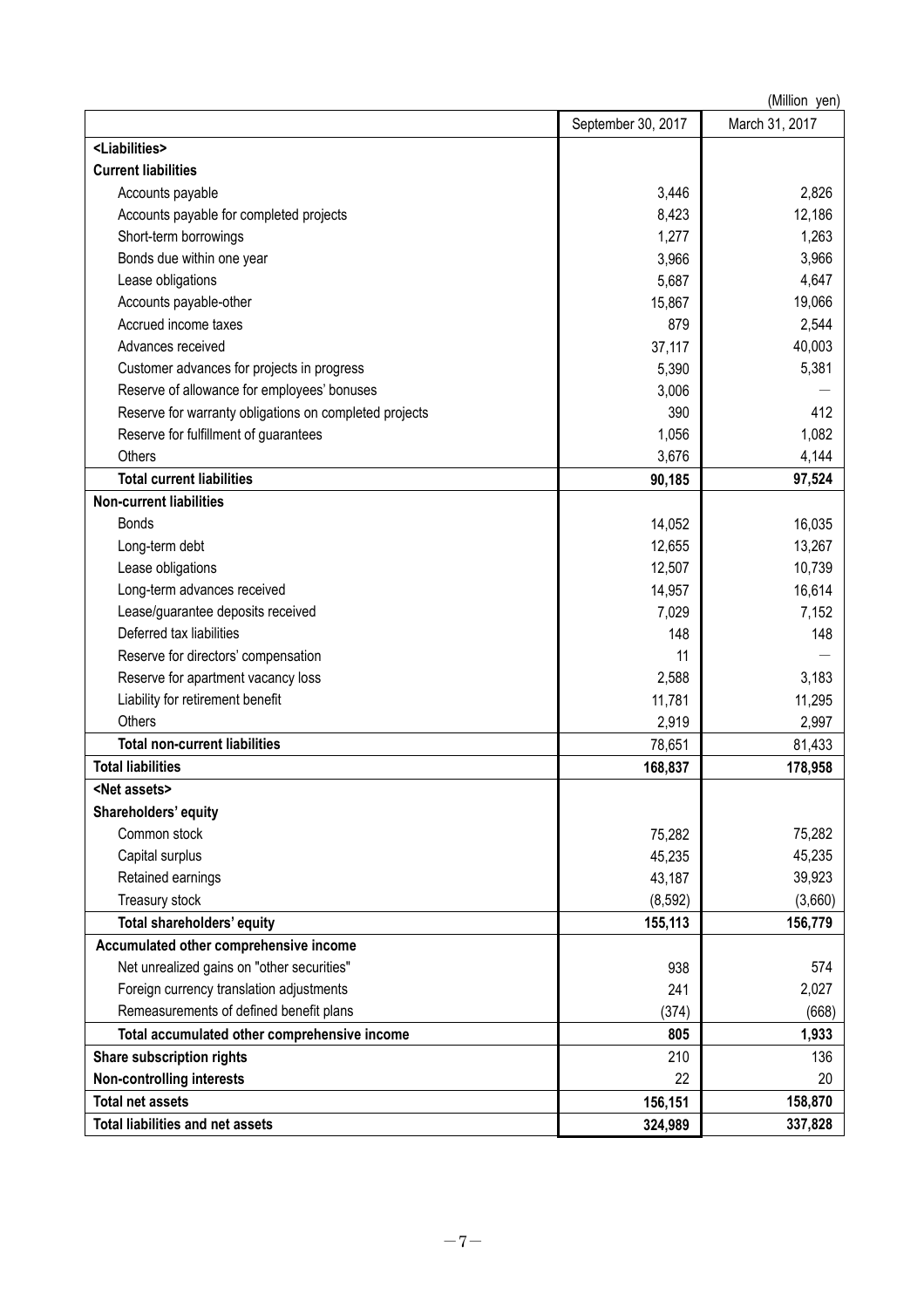## **(2) Consolidated Statements of Operations and Consolidated Statements of Comprehensive Income**

Consolidated Statements of Operations

|                                                             |                       | (Million yen)         |
|-------------------------------------------------------------|-----------------------|-----------------------|
|                                                             | Six months ended      | Six months ended      |
|                                                             | September 30, 2017    | September 30, 2016    |
|                                                             | (Apr. 2017-Sep. 2017) | (Apr. 2016-Sep. 2016) |
| <b>Net sales</b>                                            | 258,740               | 255,190               |
| <b>Cost of sales</b>                                        | 209,315               | 209,567               |
| <b>Gross profit</b>                                         | 49,424                | 45,623                |
| Selling, general, and administrative expenses               | 35,437                | 34,285                |
| <b>Operating profit</b>                                     | 13,987                | 11,337                |
| Non-operating income                                        |                       |                       |
| Interest income                                             | 52                    | 20                    |
| Dividend income                                             | 79                    | 49                    |
| Valuation gains of investment securities                    | 115                   | 132                   |
| Foreign exchange gains                                      | 53                    |                       |
| Other                                                       | 90                    | 59                    |
| <b>Total non-operating income</b>                           | 391                   | 261                   |
| <b>Non-operating expenses</b>                               |                       |                       |
| Interest expenses                                           | 384                   | 361                   |
| Foreign exchange losses                                     |                       | 271                   |
| Bond issuance costs                                         | 108                   | 63                    |
| Other                                                       | 58                    | 161                   |
| <b>Total non-operating expenses</b>                         | 551                   | 857                   |
| <b>Recurring profit</b>                                     | 13,827                | 10,742                |
| <b>Extraordinary income</b>                                 |                       |                       |
| Gain on sales of property, plant and equipment              | 26                    | 828                   |
| <b>Total extraordinary income</b>                           | 26                    | 828                   |
| <b>Extraordinary losses</b>                                 |                       |                       |
| Loss on sale of property, plant and equipment               | 0                     | 3                     |
| Loss on retirement of property, plant and equipment         | 47                    | 81                    |
| Impairment loss                                             | 7,417                 | 9                     |
| Loss on cancellations                                       | 69                    |                       |
| <b>Total extraordinary losses</b>                           | 7,535                 | 94                    |
| Income before taxes and other adjustments                   | 6,319                 | 11,476                |
| <b>Total income taxes</b>                                   | (3, 174)              | 1,797                 |
| Net income                                                  | 9,493                 | 9,678                 |
| Net income (loss) attributable to non-controlling interests | 5                     | (9)                   |
| Net income attributable to shareholders of the parent       | 9,488                 | 9,688                 |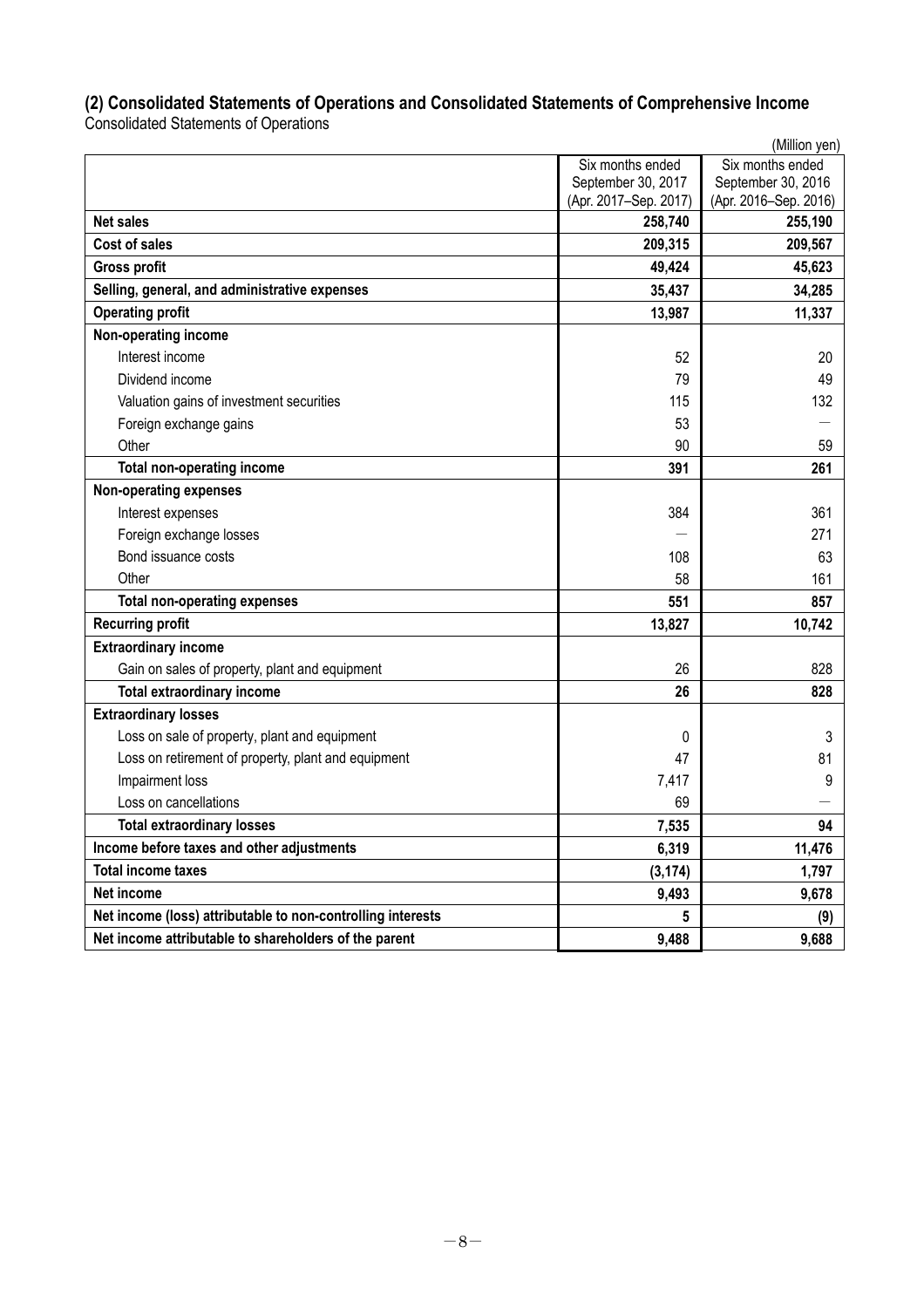## Consolidated Statements of Comprehensive Income

|                                                                 |                       | (Million yen)         |
|-----------------------------------------------------------------|-----------------------|-----------------------|
|                                                                 | Six months ended      | Six months ended      |
|                                                                 | September 30, 2017    | September 30, 2016    |
|                                                                 | (Apr. 2017-Sep. 2017) | (Apr. 2016–Sep. 2016) |
| Net income                                                      | 9,493                 | 9,678                 |
| Other comprehensive income                                      |                       |                       |
| Net unrealized gains on "other securities"                      | 363                   | (101)                 |
| <b>Translation adjustments</b>                                  | (1,787)               | (6, 799)              |
| Remeasurements of defined benefit plans                         | 294                   | 181                   |
| Share of other comprehensive income of associates               | 0                     | (2)                   |
| Total other comprehensive income                                | (1, 127)              | (6, 722)              |
| <b>Comprehensive income</b>                                     | 8,365                 | 2,955                 |
| (Breakdown)                                                     |                       |                       |
| Comprehensive income attributable to shareholders of the parent | 8,360                 | 2,965                 |
| Comprehensive income attributable to non-controlling interests  | 5                     | (9)                   |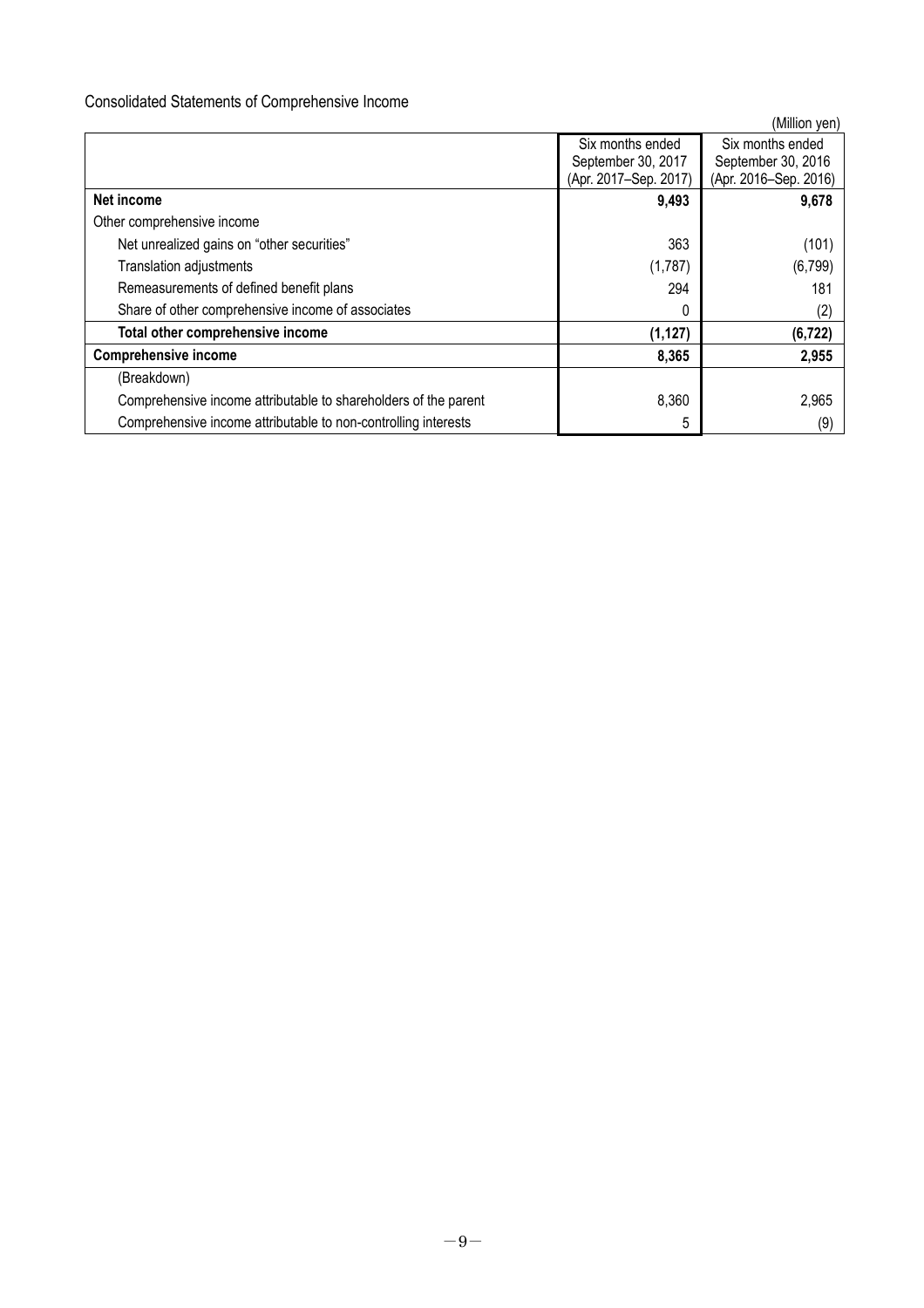## **(3) Consolidated Cash Flow**

|                                                                   |                       | (Million yen)         |
|-------------------------------------------------------------------|-----------------------|-----------------------|
|                                                                   | Six months ended      | Six months ended      |
|                                                                   | September 30, 2017    | September 30, 2016    |
|                                                                   | (Apr. 2017–Sep. 2017) | (Apr. 2016–Sep. 2016) |
| Cash flows from operating activities                              |                       |                       |
| Income before taxes and minority interests                        | 6,319                 | 11,476                |
| Depreciation                                                      | 5,551                 | 4,630                 |
| Impairment loss                                                   | 7,417                 | 9                     |
| Amortization of goodwill                                          | 257                   | 170                   |
| Increase (decrease) in reserve for doubtful accounts              | (40)                  | (15)                  |
| Increase (decrease) in reserve for apartment vacancy loss         | (594)                 | (545)                 |
| Interest and dividend income                                      | (131)                 | (70)                  |
| Interest expense                                                  | 384                   | 361                   |
| Foreign exchange loss (gain)                                      | (53)                  | 271                   |
| Equity in losses (earnings) of affiliated companies               |                       | 3                     |
| Loss (gain) on sale of property, plant and equipment              | (26)                  | (825)                 |
| Loss (gain) on retirement of property, plant and equipment        | 47                    | 81                    |
| Loss (gain) on evaluation of investment securities                | (115)                 | (132)                 |
| Decrease (increase) in accounts receivable                        | 1,563                 | 1,398                 |
| Decrease (increase) in real estate for sale                       | (3, 547)              | (277)                 |
| Decrease (increase) in payment for construction in progress       | 119                   | (207)                 |
| Decrease (increase) in long-term prepaid expenses                 | 169                   | 242                   |
| Increase (decrease) in accounts payable                           | (4, 795)              | (4,625)               |
| Increase (decrease) in customer advances for projects in progress | 8                     | 1,257                 |
| Increase (decrease) in advances received                          | (4, 542)              | (6, 447)              |
| Increase (decrease) in guarantee deposits received                | (150)                 | (218)                 |
| Increase (decrease) in accrued consumption taxes                  | 273                   | (797)                 |
| Other                                                             | 1,737                 | 764                   |
| Total                                                             | 9,851                 | 6,506                 |
| Interest and dividends received                                   | 273                   | 206                   |
| Interest paid                                                     | (368)                 | (341)                 |
| Income taxes paid                                                 | (1,752)               | (2,206)               |
| Net cash provided by (used in) operating activities               | 8,003                 | 4,164                 |
| Cash flows from investing activities                              |                       |                       |
| Payment for purchase of property, plant and equipment             | (3,273)               | (2, 170)              |
| Proceeds from sale of property, plant and equipment               | 4,616                 | 16,373                |
| Payment for purchase of intangible assets                         | (377)                 | (417)                 |
| Payment for purchase of investment securities                     | (132)                 | (1,461)               |
| Proceeds from sale of investment securities                       | 17                    | 8                     |
| Payment for purchase of shares in subsidiaries                    |                       | (5,360)               |
| Payment for loans                                                 | (5)                   | (17)                  |
| Proceeds from collection of loans                                 | 6                     | 10                    |
| Payments for purchase of time deposits                            |                       | (10, 053)             |
| Proceeds from withdrawal of time deposits                         |                       | 100                   |
| Other                                                             | (664)                 | (411)                 |
| Net cash provided by (used in) investing activities               | 186                   | (3, 397)              |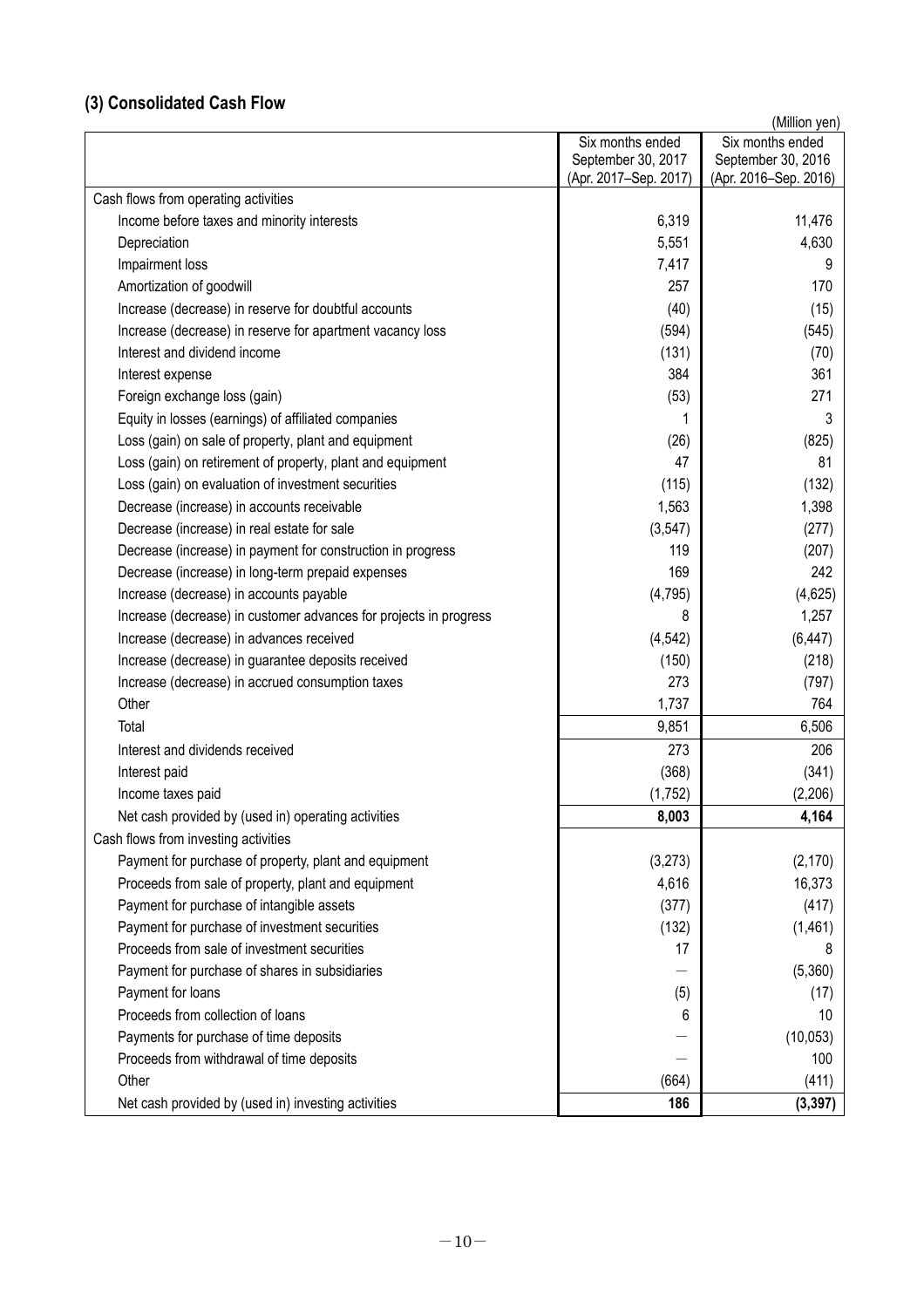(Million yen)

|                                                              | Six months ended<br>September 30,<br>2017<br>(Apr. 2017–Sep.<br>2017) | Six months ended<br>September 30, 2016<br>(Apr. 2016–Sep. 2016) |
|--------------------------------------------------------------|-----------------------------------------------------------------------|-----------------------------------------------------------------|
| Cash flows from financing activities                         |                                                                       |                                                                 |
| Proceeds from short-term borrowings                          | 1,150                                                                 |                                                                 |
| Repayment of short-term borrowings                           | (1, 152)                                                              | (265)                                                           |
| Proceeds from long-term debt                                 |                                                                       | 459                                                             |
| Repayment of long-term debt                                  | (588)                                                                 | (872)                                                           |
| Payment for redemption of bonds                              | (1,983)                                                               | (2, 343)                                                        |
| Repayment of finance lease obligations                       | (2,306)                                                               | (1, 405)                                                        |
| Payment for purchases of treasury stock                      | (8,000)                                                               | (0)                                                             |
| Dividends paid                                               | (3, 154)                                                              | (2,674)                                                         |
| Dividends paid to non-controlling interests                  | (3)                                                                   |                                                                 |
| Net cash provided by (used in) investing activities          | (16,037)                                                              | (7, 101)                                                        |
| Effect of exchange rate changes on cash and cash equivalents | (251)                                                                 | (841)                                                           |
| Net increase (decrease) in cash and cash equivalents         | (8,098)                                                               | (7, 175)                                                        |
| Cash and cash equivalents at beginning of period             | 91,766                                                                | 86,826                                                          |
| Cash and cash equivalents at end of period                   | 83,668                                                                | 79,650                                                          |

## **(4) Notes Regarding Consolidated Financial Statements (Notes Regarding the Premise of the Company as a Going Concern)**

There are no relevant items.

## **(Notes Regarding Significant Changes in Shareholders' Equity)**

The Group repurchased 10,761,400 shares based on a resolution at the meeting of Board of Directors on May 15, 2017, which resulted in an increase of treasury stock by 7,999 million yen during the subject six months.

Also, the Group implemented retirement of treasury stock of 4,000,000 shares on June 15, 2017, based on a resolution at the meeting of Board of Directors on May 15, 2017, which resulted in a decrease in retained earnings and treasury stock by 3,068 million yen each during the subject six months.

As a result, retained earnings decreased 3,068 million yen and treasury stock increased 4,931 million yen during the subject six months, and retained earnings and treasury stock amounted to 43,187 million yen and 8,592 million yen respectively at the end of the subject second quarter.

## **(Application of Accounting Methods Specific to the Preparation of Quarterly Consolidated Financial Statements)**

Tax expenses are calculated by multiplying net income before income taxes by a reasonably estimated effective tax rate, after applying the tax effect accounting to net income before income taxes for the consolidated fiscal year that includes the subject six months. However, a legally designated effective tax rate will be applied if such tax expenses are found to be very unreasonable after calculation based on the relevant estimated effective tax rate.